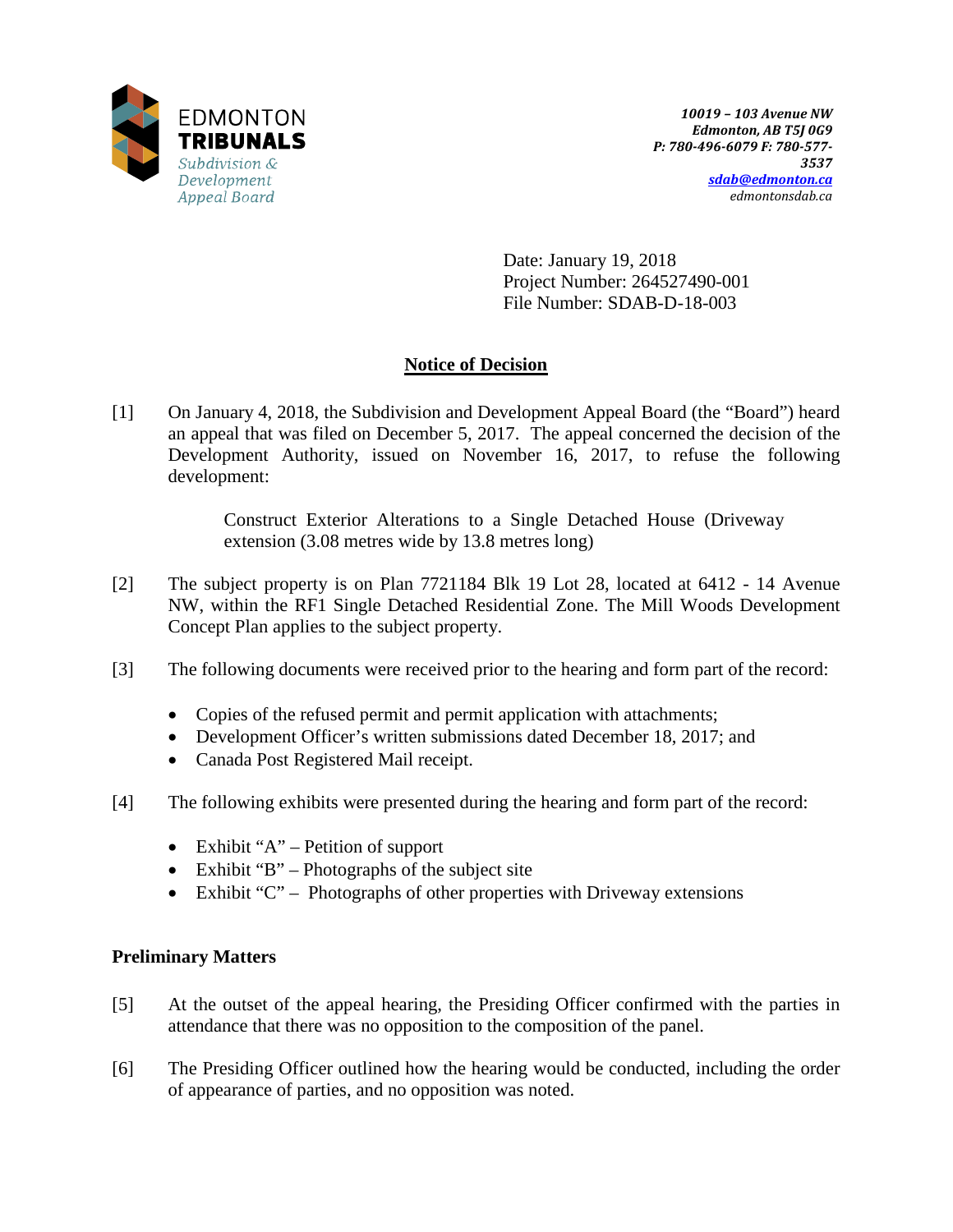[7] The appeal was filed on time, in accordance with section 686 of the *Municipal Government Act*, RSA 2000, c M-26.

#### **Summary of Hearing**

- *i) Position of the Appellant, Mr. D. Ferland:*
- [8] The Driveway extension is actually 2.13 metres wide and was developed when the Front Yard was regraded to rectify drainage problems. He submitted Exhibit "B", a collection of photographs of the Driveway extension both during the construction process and as it currently exists. The construction photographs show how the sidewalk was removed and the Driveway extended. The photographs also show that rather than using the limited onstreet parking along the cul-de-sac, visitors will be able to park on the Driveway extension without impeding access to the rear detached garage.
- [9] He noted that even with the extension, the Front Yard is still quite large. A professional landscaper was hired to do the landscaping, including a flower garden. Notwithstanding the width of the Driveway extension, there is space for two vehicles to park on the street in front of the landscaped portion of his property.
- [10] None of the neighbours object to the Driveway extension. He referenced a petition of support signed by 10 of the 12 residents of the cul-de-sac, including the two adjacent neighbours, and one other letter of support from another property owner (Exhibit "A").
- [11] It was his opinion that he is not being treated fairly because his Driveway extension is, relatively speaking, much smaller than many other Driveway extensions. In support, he submitted Exhibit "C", a collection of photographs of other Driveway extensions from the surrounding area. Some of these photographs depict homes with extended Driveways that do not lead directly to a garage, as required in the Zoning Bylaw. Upon questioning by the Board, he clarified that none of the Driveway extensions illustrated in the submitted photographs are located within the 60 metre notification radius.
	- *ii) Position of the Development Authority:*
- [12] The Development Authority provided written submissions and did not attend the hearing.

#### **Decision**

[13] The appeal is **ALLOWED** and the decision of the Development Authority is **REVOKED**. The development is **GRANTED** as applied for to the Development Authority.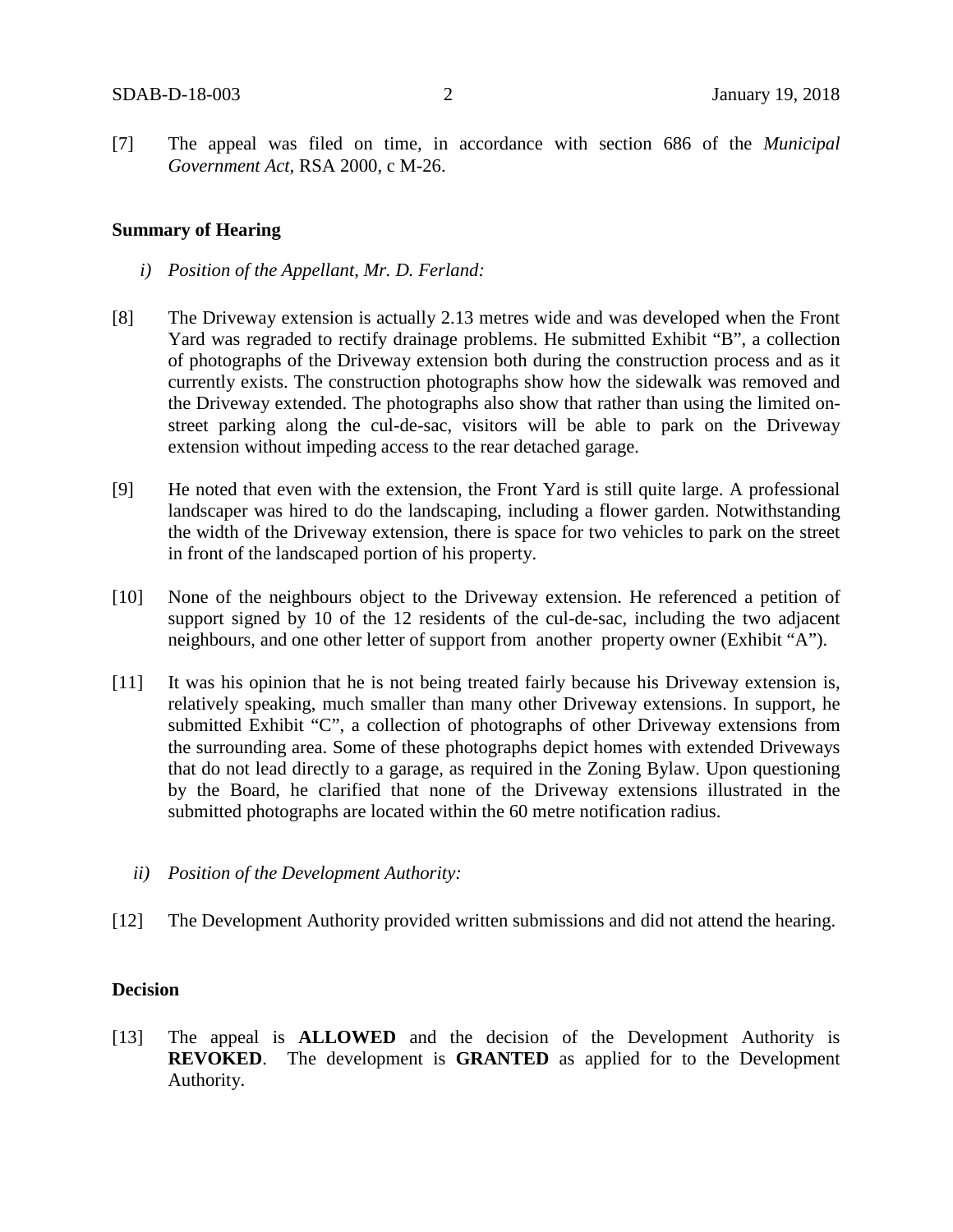- [14] In granting the development the following variances to the *Edmonton Zoning Bylaw* are allowed:
	- 1) Sections  $54.1(4)(a)$  and  $54.2(2)(e)(i)$  are waived.

#### **Reasons for Decision**

- [15] The proposed development is Accessory to a Single Detached House, which is a Permitted Use in the RF1 Single Detached Residential Zone.
- [16] The Appellant advised the Board that the Driveway extension is used to provide additional onsite parking and is also used to provide pedestrian access to the front entrance of the house. The Board has determined that the proposed development is a Driveway, pursuant to Section 6.1(3) of the *Edmonton Zoning Bylaw* which defines a Driveway as "an area that provides access for vehicles from a Public or Private roadway to a Garage or Parking Area and does not include a Walkway".
- [17] The Board finds that the proposed Driveway extension will not have a material adverse impact for the following reasons:
	- a) Even with the extension, the Driveway does not exceed the width allowed to accommodate two side by side parking spaces.
	- b) The Board notes that the Driveway extension also provides the only means of pedestrian access to the front entrance of the Principal Dwelling.
	- c) Upon review of the aerial photograph contained in the Development Officer's report, the Driveway extension does not exceed the width of other existing Driveways in the cul-de-sac.
	- d) Based on the Appellant's submissions, the width of the Driveway extension will not reduce the number of available on-street parking spaces in the cul-de-sac.
	- e) Written support was provided by 10 of the 12 property owners who reside in this culde-sac, including the most affected adjacent property owners. All of these neighbours have visual sight lines to the Driveway extension.
	- f) Given the width of this lot, even with the extension, a substantial portion of the Front Yard will remain landscaped.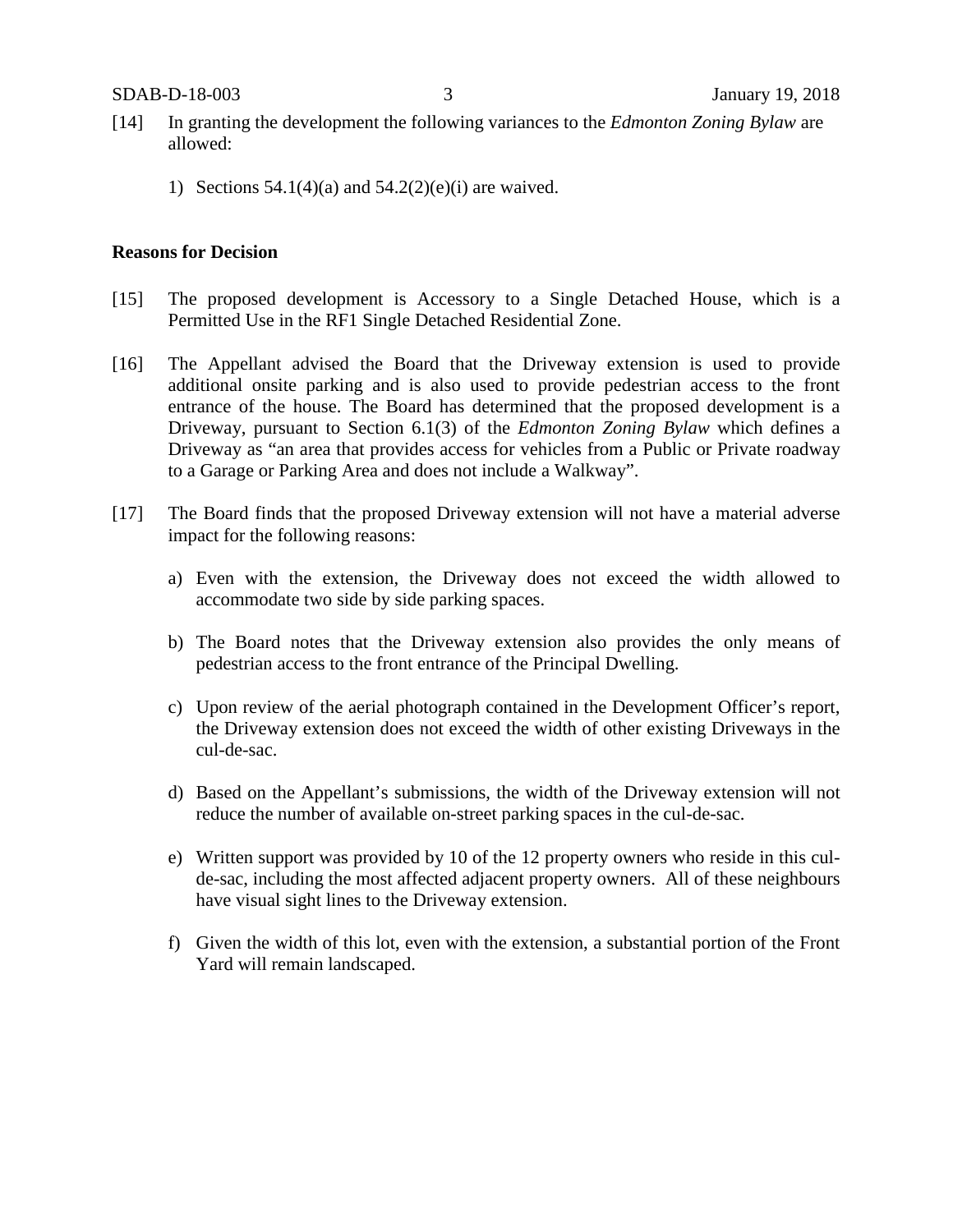[18] Based on the above, it is the opinion of the Board that the proposed development will not unduly interfere with the amenities of the neighbourhood nor materially interfere with or affect the use, enjoyment or value of neighbouring parcels of land.

KChamaust.

Ms. K. Cherniawsky, Presiding Officer Subdivision and Development Appeal Board

Board Members in Attendance: Mr. V. Laberge; Mr. R. Hachigian; Ms. S. LaPerle; Ms. K. Thind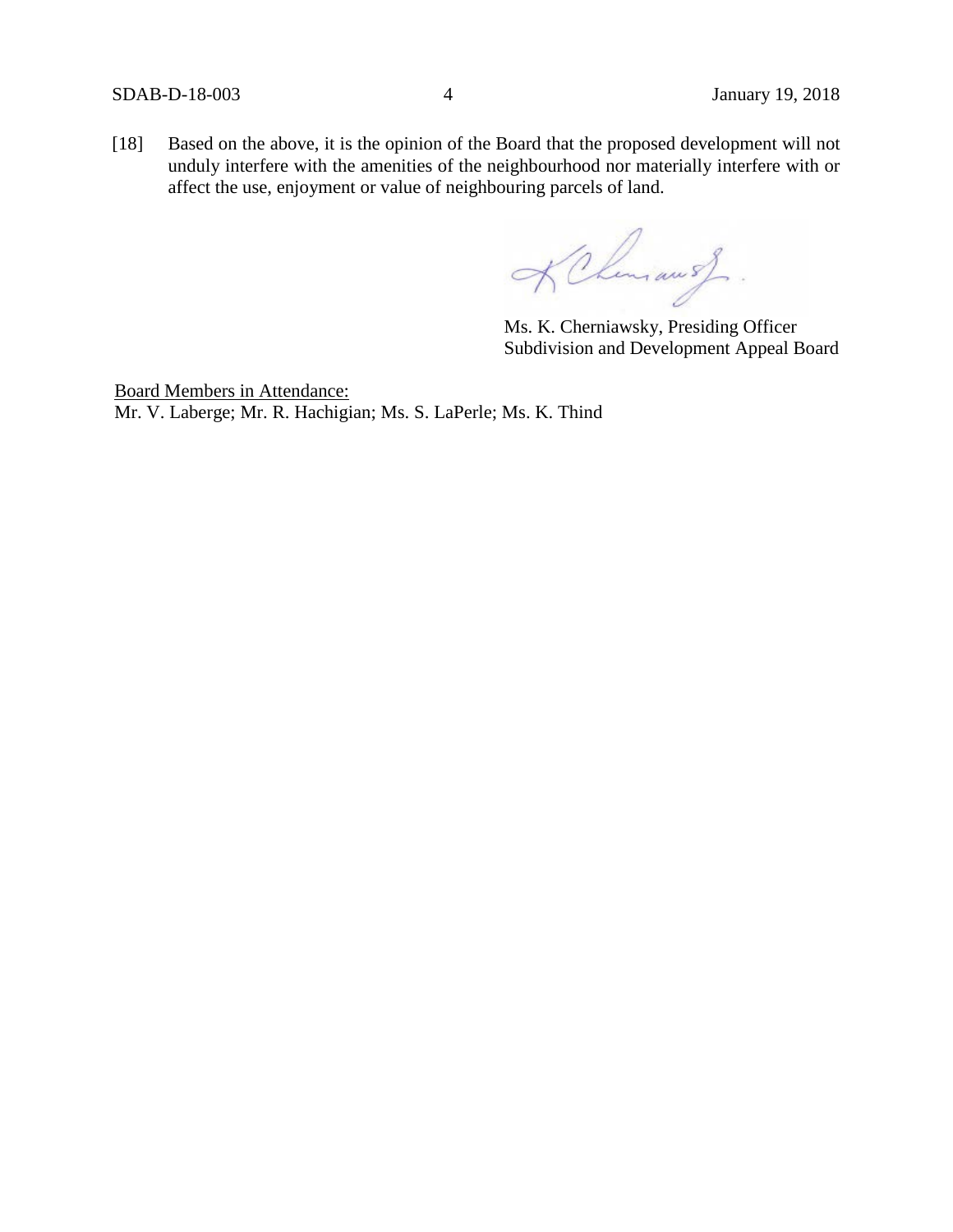### **Important Information for the Applicant/Appellant**

- 1. This is not a Building Permit. A Building Permit must be obtained separately from the Sustainable Development Department, located on the 2nd Floor, Edmonton Tower, 10111 – 104 Avenue NW, Edmonton, AB T5J 0J4.
- 2. Obtaining a Development Permit does not relieve you from complying with:
	- a) the requirements of the *Edmonton Zoning Bylaw*, insofar as those requirements have not been relaxed or varied by a decision of the Subdivision and Development Appeal Board,
	- b) the requirements of the *Alberta Safety Codes Act*,
	- c) the *Alberta Regulation 204/207 – Safety Codes Act – Permit Regulation*,
	- d) the requirements of any other appropriate federal, provincial or municipal legislation,
	- e) the conditions of any caveat, covenant, easement or other instrument affecting a building or land.
- 3. When an application for a Development Permit has been approved by the Subdivision and Development Appeal Board, it shall not be valid unless and until any conditions of approval, save those of a continuing nature, have been fulfilled.
- 4. A Development Permit will expire in accordance to the provisions of Section 22 of the *Edmonton Zoning Bylaw, Bylaw 12800*, as amended.
- 5. This decision may be appealed to the Alberta Court of Appeal on a question of law or jurisdiction under Section 688 of the *Municipal Government Act*, RSA 2000, c M-26. If the Subdivision and Development Appeal Board is served with notice of an application for leave to appeal its decision, such notice shall operate to suspend the Development Permit.
- 6. When a decision on a Development Permit application has been rendered by the Subdivision and Development Appeal Board, the enforcement of that decision is carried out by the Sustainable Development Department, located on the 2nd Floor, Edmonton Tower, 10111 – 104 Avenue NW, Edmonton, AB T5J 0J4.

*NOTE: The City of Edmonton does not conduct independent environmental checks of land within the City. If you are concerned about the stability of this property for any purpose, you should conduct your own tests and reviews. The City of Edmonton, when issuing a development permit, makes no representations and offers no warranties as to the suitability of the property for any purpose or as to the presence or absence of any environmental contaminants on the property.*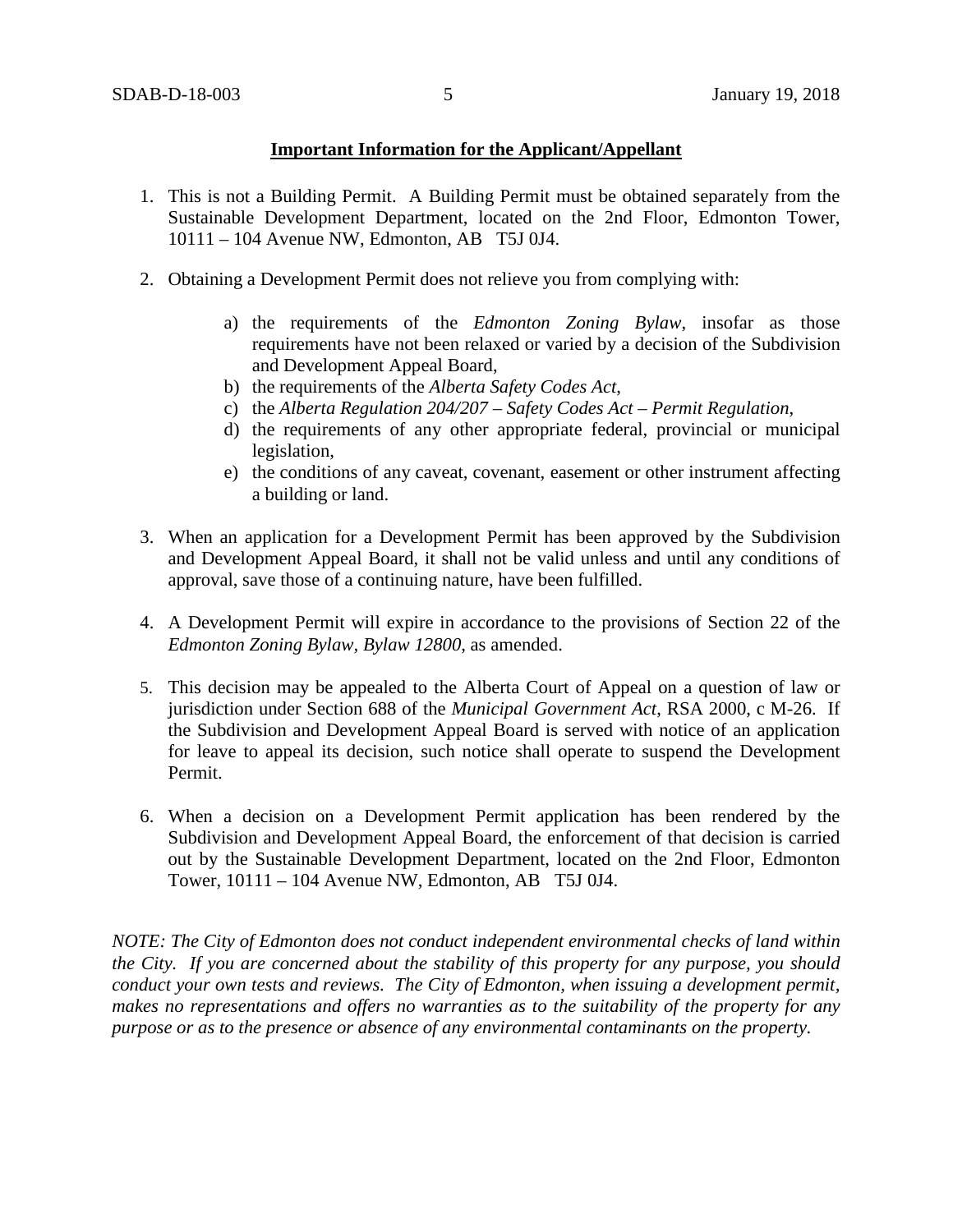

Date: January 19, 2017 Project Number: 245675108-003 File Number: SDAB-D-17-238

# **Notice of Decision**

[1] The Subdivision and Development Appeal Board (the "Board) at a hearing on December 6, 2017, made and passed the following motion:

> "That the hearing for SDAB-D-17-238 be tabled to January 4, 2018, at the request of the Appellant."

[2] On January 4, 2018, the Board made and passed the following motion:

"That SDAB-D-17-238 be raised from the table."

[3] On January 4, 2018, the Subdivision and Development Appeal Board (the "Board") heard an appeal that was filed on October 23, 2017. The appeal concerned the decision of the Development Authority, issued on October 12, 2017, to refuse the following development:

> Convert a Semi-detached House to a 4 Dwelling Apartment House and to construct interior alterations - existing without permits

- [4] The subject property is on Condo Common Area (Plan 1620089), located at 11718C 122 Street NW, within the RF3 Small Scale Infill Development Zone. The Mature Neighbourhood Overlay and West Ingle Area Redevelopment Plan apply to the subject property.
- [5] The following documents were received prior to the hearing and form part of the record:
	- Copies of the refused permit and permit application with attachments;
	- Development Officer's written submissions dated November 6, 2017;
	- Copy of the refused drawings and plans;
	- Appellant's supporting materials, including community consultation information and updated materials received January 2, 2018; and
	- Correspondence from neighbouring property owners in opposition to the development.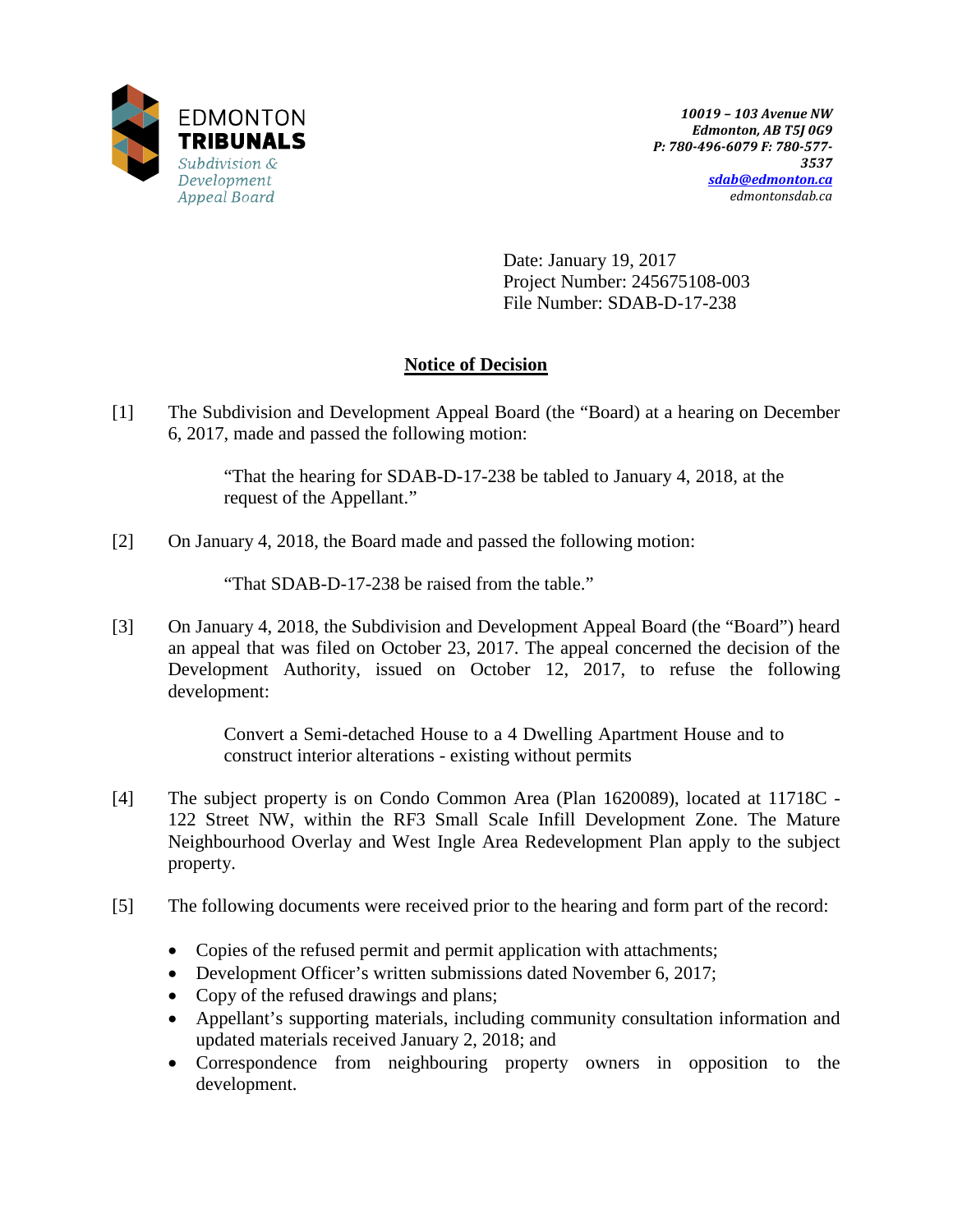### **Preliminary Matters**

- [6] At the outset of the appeal hearing, the Presiding Officer confirmed with the parties in attendance that there was no opposition to the composition of the panel.
- [7] The Presiding Officer outlined how the hearing would be conducted, including the order of appearance of parties, and no opposition was noted.
- [8] The appeal was filed on time, in accordance with section 686 of the *Municipal Government Act*, RSA 2000, c M-26.

#### **Summary of Hearing**

- *i) Position of the Appellant, Mr. J. Yeung:*
- [9] The Semi-detached House was constructed with basement suites in 2015.
- [10] Both of the Secondary Suites have separate entrances. The two Semi-detached Dwellings are currently being rented to families who have other family members residing in the basement in-law suites. He owns the subject property and made the development permit application after which a builder was hired. He was advised by the builder that no further development permits were required to develop the suites in the basement because they were in-law suites that would be used by family members of the main floor occupants. He was not aware that the addition of a kitchen, bathroom and bedrooms in the basement was not allowed.
- [11] In 2017, the City gave notice that the basement suites were illegal. He was advised to apply for a rezoning or decommission the basement suites and revert the Use back to Semi-detached Housing.
- [12] Subsequently a development permit application was made to convert the Semi-detached House to a four dwelling Apartment House because it was an acceptable use in the RF3 Zone. He was advised by the Development Officer that Apartment Housing was the most appropriate Use Class for this development. However, the application was refused because of deficiencies in the minimum required Site Area and Site Width.
- [13] It was his opinion that the Semi-detached House was underbuilt for the lot because it does not exceed any of the Site Coverage regulations.
- [14] The revised plans he sent to the Board identify outdoor amenity spaces and onsite parking spaces which comply with the development regulations for Apartment Housing.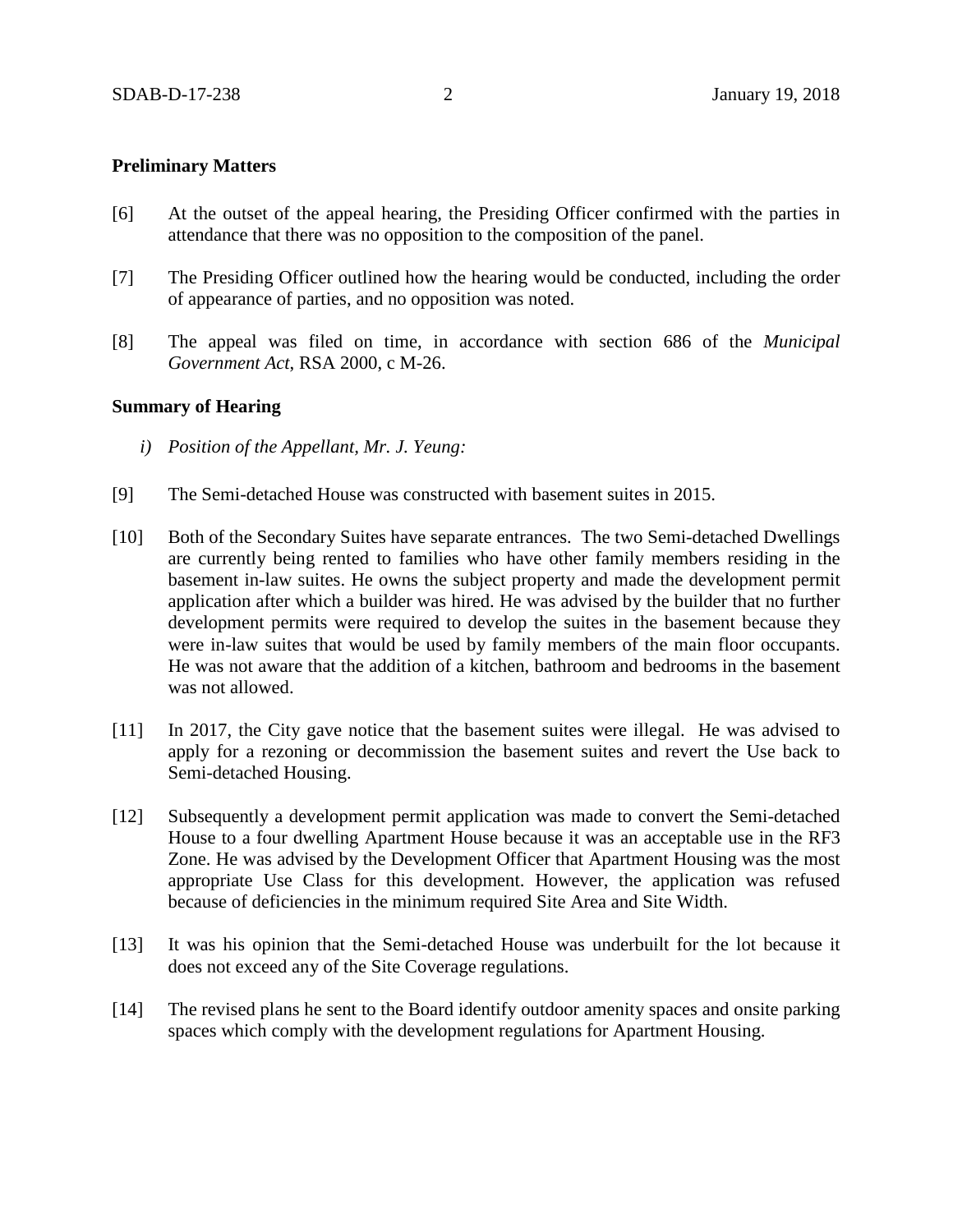#### SDAB-D-17-238 3 January 19, 2018

- [15] He discussed the development with his neighbours. Four neighbours signed in support (a copy of this support was provided in his written submission). Five neighbours did not object, but declined to provide written support. Two neighbours were opposed, but it was his opinion that the opposition was based on a dispute that arose between them and the builder over fencing problems that are not relevant to this application.
- [16] He acknowledged that the major concern of the neighbours in opposition was the impact for on-street parking. However, there are two double detached garages at the rear and adequate onsite parking for the occupants of this building.
- [17] Upon questioning by the Board, Mr. Yeung clarified that there are Semi-detached Houses located both immediately north of his property and across the street. The subject site is located four lots south of a commercial zone on 118 Avenue. He could not provide any information regarding the development of basement suites in the other Semi-detached Houses.
	- *ii) Position of the Development Authority:*
- [18] The Development Authority provided written submissions and did not attend the hearing.

# **Decision**

- [19] The appeal is **ALLOWED** and the decision of the Development Authority is **REVOKED**. The development is **GRANTED** as applied for to the Development Authority, subject to the following **CONDITION**:
	- 1. The development shall be constructed in accordance with the drawings stamped and approved by the Board.
- [20] In granting the development the following variances to the *Edmonton Zoning Bylaw* are allowed:
	- 1. Section 140.4(5)(a) is varied to permit a deficiency of 95.74 square metres for a total allowable Site Area of 654.26 square metres.
	- 2. Section 140.4(5)(b) is varied to permit a deficiency of 1.76 metres for a total allowable Site Width of 15.24 metres.
	- 3. Section 140.4(7) is waived to permit Apartment Housing at this location.
	- 3. Sections 47 and 140.4(15) are waived and no Private Outdoor Amenity Areas are required.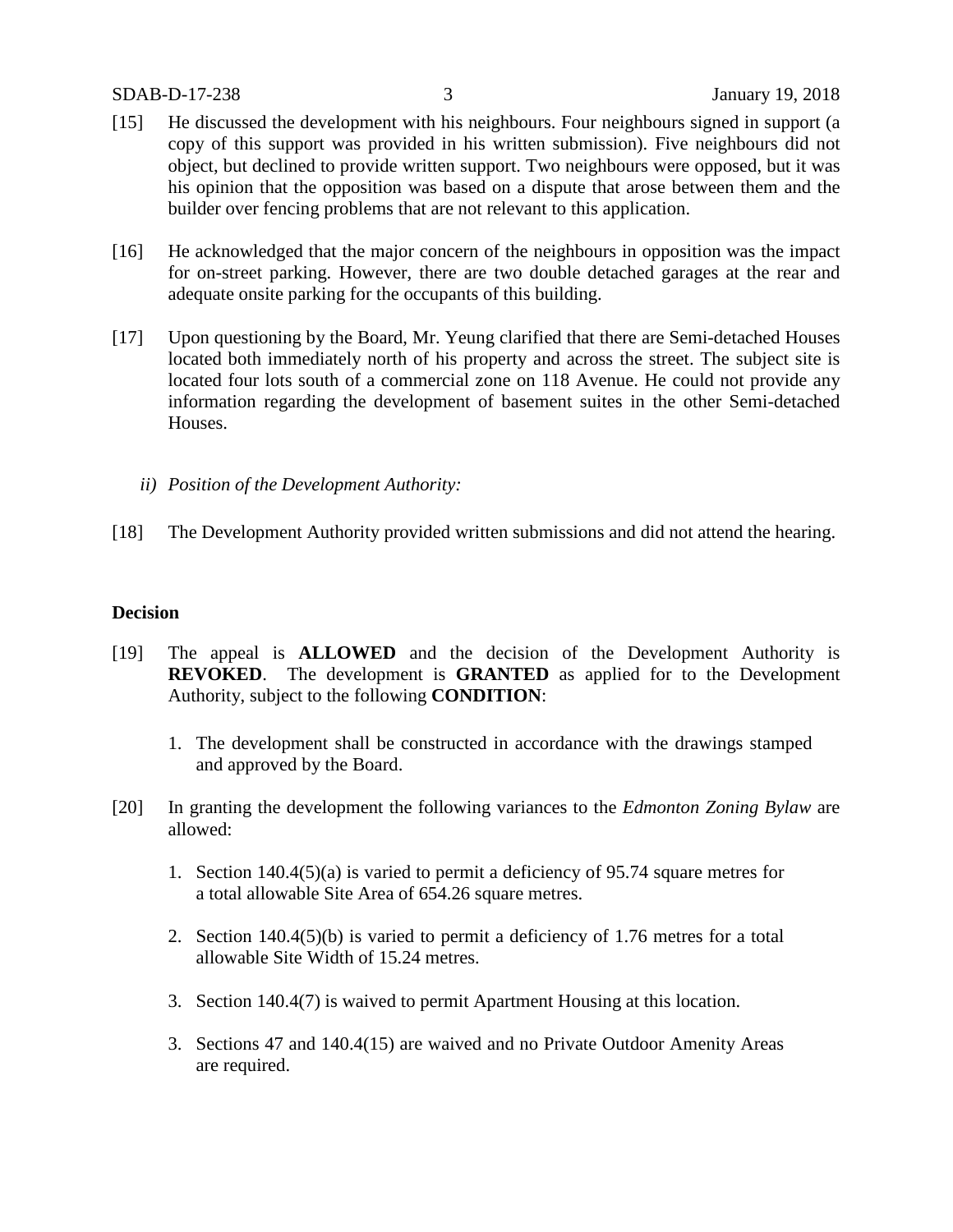#### SDAB-D-17-238 4 January 19, 2018

#### **Reasons for Decision**

- [21] Apartment Housing is a Permitted Use in the RF3 Small Scale Infill Development Zone.
- [22] The Board finds that the proposed development is in keeping with section 140.1 of the Zoning Bylaw, which states:

The purpose of [the RF3 Zone] is to provide for Single Detached Housing and Semi-detached Housing while allowing small-scale conversion and infill redevelopment to buildings containing up to four dwellings under certain conditions, and including Secondary Suites and Garden Suites.

- [23] The proposed development is consistent with the policies of the West Ingle Area Redevelopment Plan to increase density at this location.
- [24] While the proposed development does not meet the locational criteria and is located midblock, the Board notes that exterior alterations are not proposed and the structure will retain the appearance of a Semi-detached House that is typical of the street. The subject site is also located six lots south of commercial developments on the same block located along the commercial zone abutting 118 Avenue.
- [25] The Board notes that the proposed development meets or exceeds all other development requirements applicable to this lot, including density, Height, Site Coverage, Setbacks, off-street parking and Private Outdoor Amenity Area for Apartment Housing, all of which suggest that the subject application does not represent an over-development of the site. Further, the variances required for Site Area and Site Width are necessitated by set lot parameters that cannot be changed.
- [26] The Board agrees with the written submission of the Development Officer that a variance should be considered for the Private Outdoor Amenity Areas, given that the property has the appearance of a Semi-detached House from the street and that this variance will impact only the residents of the subject Dwellings and not the adjacent property owners.
- [27] Mixed feedback was received from neighbouring property owners. The Appellant canvassed the neighbourhood and provided four letters of support. At that time, several property owners also indicated verbally to the Appellant that they were neutral as they did not feel that the proposed development would have any impact on them.
- [28] Two neighbouring property owners objected to the proposed development based mainly on the availability of on street parking and security concerns raised by renters. However, the proposed development exceeds the minimum required number of off-street parking spaces by one space. The neighbours' comments about the potential users of the proposed suites relate to community standards and policing, and were not supported with any evidence. Further, the Board is not persuaded in any event that these opinions constitute planning considerations that would justify the refusal of a development permit application for the requested Permitted Use.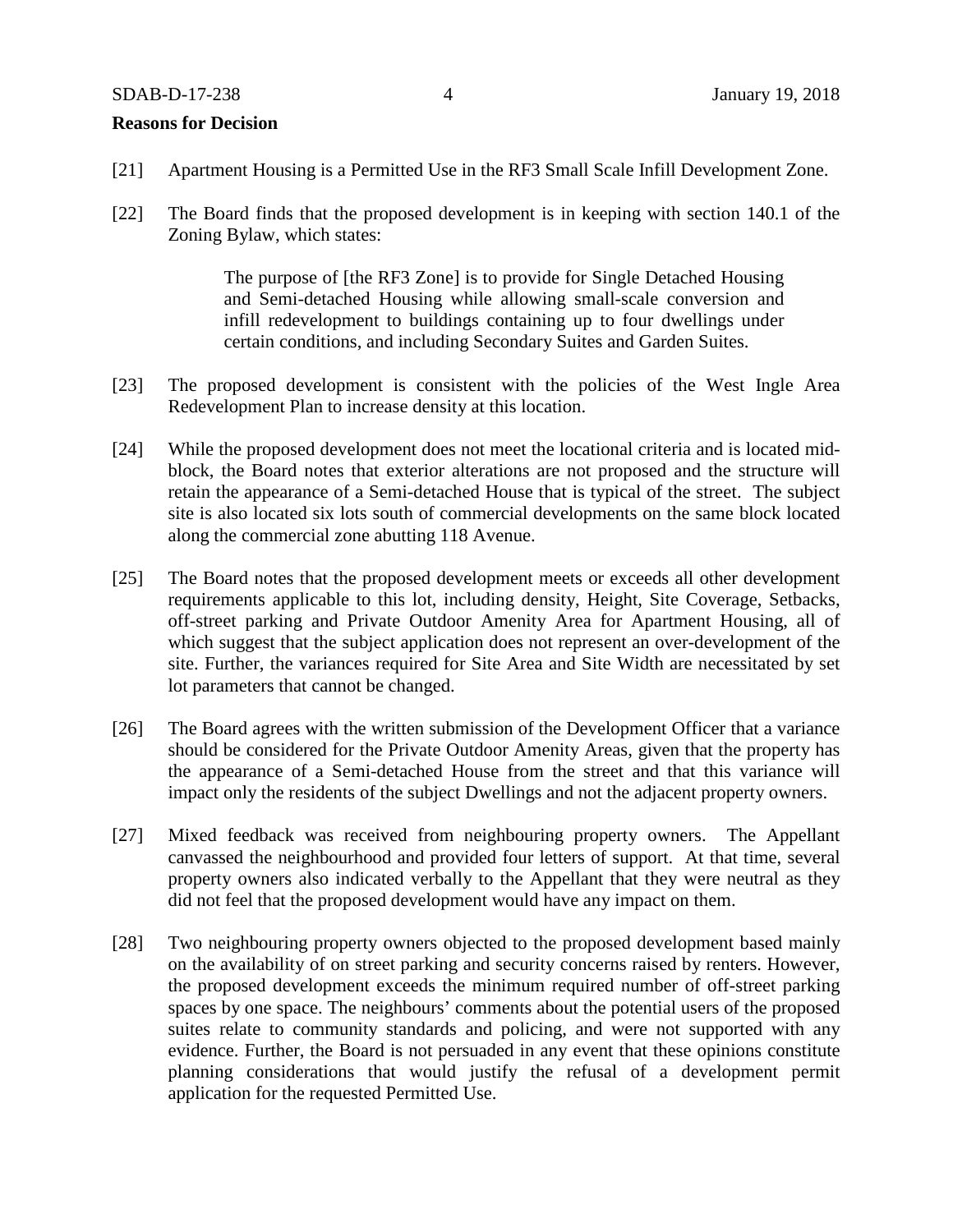SDAB-D-17-238 5 January 19, 2018

- [29] Similarly, while the Board acknowledges the comments of the Development Officer concerning prior communications about basement suites in the subject building, it finds that these observations do not constitute planning considerations that would justify the refusal of a development permit application for the requested Permitted Use.
- [30] Based on the above, it is the opinion of the Board that the proposed development will not unduly interfere with the amenities of the neighbourhood nor materially interfere with or affect the use, enjoyment or value of neighbouring parcels of land.

KChmansf.

Ms. K. Cherniawsky, Presiding Officer Subdivision and Development Appeal Board

Board Members in Attendance: Mr. V. Laberge; Mr. R. Hachigian; Ms. S. LaPerle; Ms. K. Thind